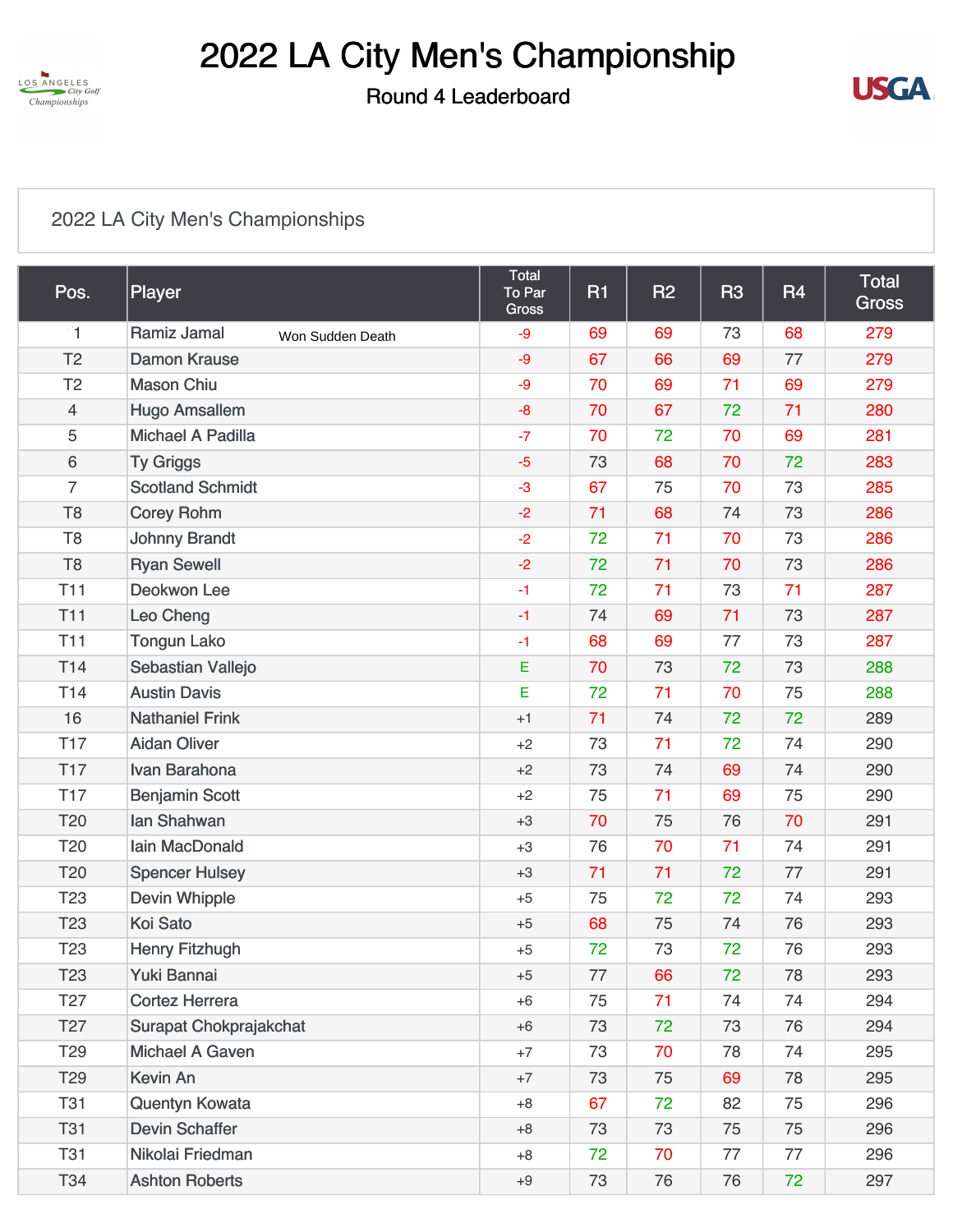



| T34         | Raphael Villarama      | $+9$                     | 75 | 70 | 73        | 79        | 297          |
|-------------|------------------------|--------------------------|----|----|-----------|-----------|--------------|
| <b>T36</b>  | Ming Yeh Lin           | $+10$                    | 73 | 73 | 76        | 76        | 298          |
| <b>T36</b>  | Joshua Kwon            | $+10$                    | 75 | 74 | 72        | 77        | 298          |
| <b>T36</b>  | <b>Matt Barzman</b>    | $+10$                    | 69 | 75 | 75        | 79        | 298          |
| <b>T36</b>  | <b>Edwin Kuang</b>     | $+10$                    | 75 | 69 | 74        | 80        | 298          |
| T40         | <b>Jung Kim</b>        | $+11$                    | 71 | 73 | 78        | 77        | 299          |
| T40         | Minjun Kim             | $+11$                    | 78 | 70 | 73        | 78        | 299          |
| T40         | <b>Bryan Urip</b>      | $+11$                    | 74 | 68 | 75        | 82        | 299          |
| T43         | <b>Justin Lee</b>      | $+12$                    | 73 | 74 | 77        | 76        | 300          |
| T43         | Jia Hu                 | $+12$                    | 73 | 73 | 77        | 77        | 300          |
| T43         | <b>Chuck Ruiz</b>      | $+12$                    | 73 | 72 | 77        | 78        | 300          |
| T43         | <b>Nash Tannarong</b>  | $+12$                    | 74 | 75 | 73        | 78        | 300          |
| T47         | <b>Thomas Lodwig</b>   | $+13$                    | 71 | 76 | 77        | 77        | 301          |
| T47         | Zac Stout              | $+13$                    | 75 | 70 | 74        | 82        | 301          |
| 49          | Joshua Song            | $+14$                    | 76 | 72 | 76        | 78        | 302          |
| 50          | <b>Bob Valerio</b>     | $+15$                    | 74 | 75 | 73        | 81        | 303          |
| 51          | <b>William Pollock</b> | $+18$                    | 74 | 73 | 77        | 82        | 306          |
| 52          | <b>Michael Robles</b>  | $+19$                    | 72 | 77 | 76        | 82        | 307          |
| 53          | <b>Benjamin Silva</b>  | $+21$                    | 76 | 73 | 73        | 87        | 309          |
| <b>ODNF</b> | <b>Kyle George</b>     |                          | 74 | 74 | 74        | <b>NS</b> | <b>O</b> DNF |
| <b>WD</b>   | <b>Tim Hogarth</b>     | $\overline{\phantom{a}}$ | 69 | 72 | 69        | <b>WD</b> | <b>WD</b>    |
| <b>WD</b>   | <b>Nathan Tseng</b>    | $\overline{\phantom{a}}$ | 70 | 71 | <b>WD</b> |           | <b>WD</b>    |
| <b>NS</b>   | <b>Kevin Bodlovich</b> |                          | 72 | 74 | 75        | <b>NS</b> | <b>NS</b>    |
|             |                        | $52 + Ties$              |    |    |           |           |              |
| <b>CUT</b>  | <b>Ryan Hong</b>       | $+13$                    | 76 | 73 | 80        | <b>NS</b> | 229          |
| <b>CUT</b>  | Chu Wen Tsui           | $+6$                     | 78 | 72 |           |           | 150          |
| <b>CUT</b>  | <b>Colin Arens</b>     | $+6$                     | 80 | 70 |           |           | 150          |
| <b>CUT</b>  | <b>Evan Spear</b>      | $+6$                     | 77 | 73 |           |           | 150          |
| <b>CUT</b>  | Jon McSweeny           | $+6$                     | 75 | 75 |           |           | 150          |
| <b>CUT</b>  | <b>Ryln Hadley</b>     | $+6$                     | 76 | 74 |           |           | 150          |
| <b>CUT</b>  | <b>Terrell Chriss</b>  | $+6$                     | 78 | 72 |           |           | 150          |
| <b>CUT</b>  | <b>Eloy Rodriguez</b>  | $+7$                     | 76 | 75 |           |           | 151          |
| <b>CUT</b>  | <b>James Cortes</b>    | $+7$                     | 76 | 75 |           |           | 151          |
| <b>CUT</b>  | <b>Jeffrey Perry</b>   | $+7$                     | 74 | 77 |           |           | 151          |
| <b>CUT</b>  | John Alexopoulos       | $+7$                     | 73 | 78 |           |           | 151          |
| <b>CUT</b>  | <b>Jonathan Clark</b>  | $+7$                     | 76 | 75 |           |           | 151          |
| <b>CUT</b>  | <b>Justin B Thomas</b> | $+7$                     | 78 | 73 |           |           | 151          |
| <b>CUT</b>  | <b>Max Angard</b>      | $+7$                     | 75 | 76 |           |           | 151          |
| <b>CUT</b>  | <b>Michael Patzia</b>  | $\rm +7$                 | 74 | 77 |           |           | 151          |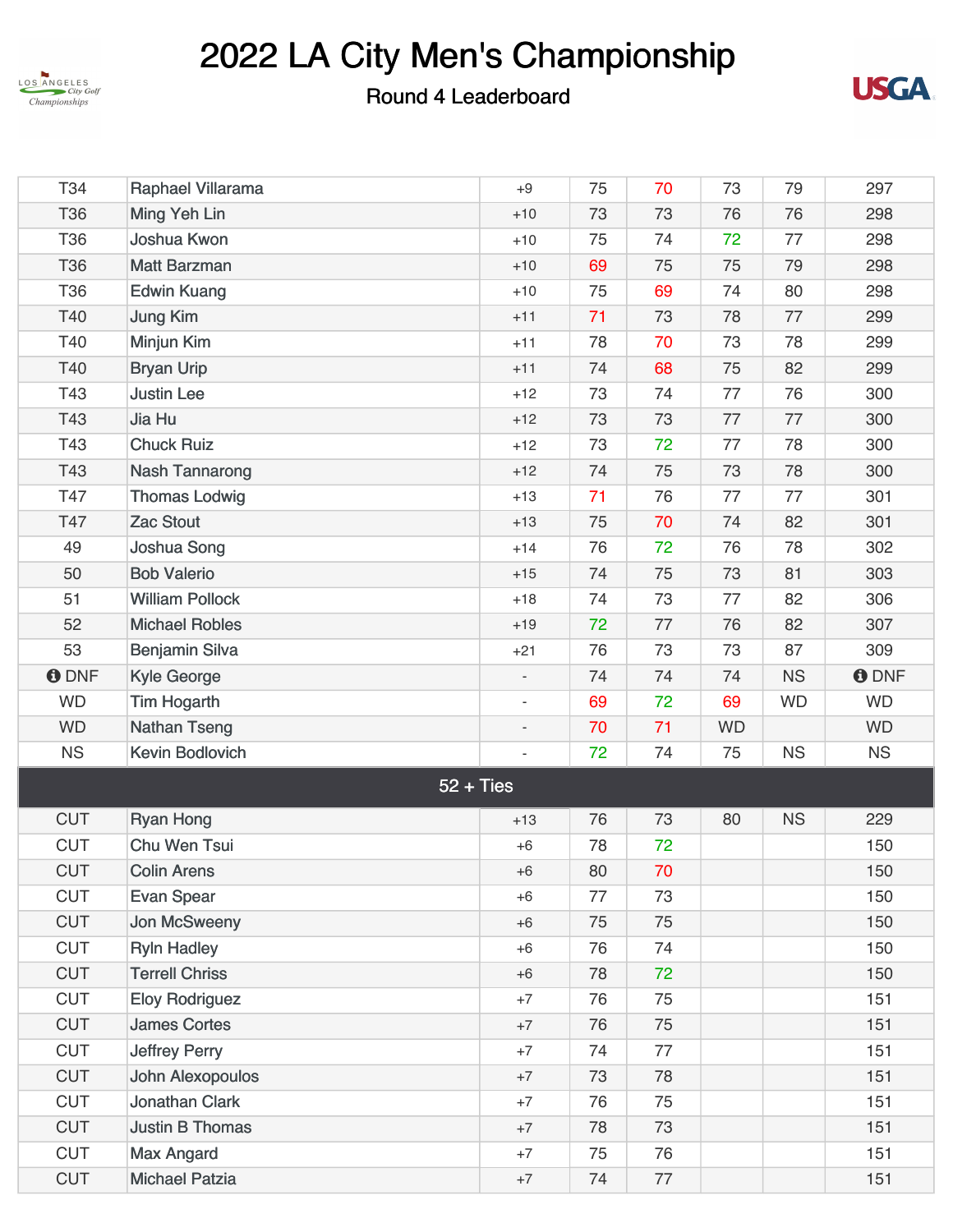



| <b>CUT</b> | Sasha Bozic                   | $+7$  | 75 | 76 |  | 151 |
|------------|-------------------------------|-------|----|----|--|-----|
| <b>CUT</b> | Won Jun Lee                   | $+7$  | 79 | 72 |  | 151 |
| <b>CUT</b> | <b>Brad Shipley</b>           | $+8$  | 77 | 75 |  | 152 |
| <b>CUT</b> | <b>Brian Cerier</b>           | $+8$  | 72 | 80 |  | 152 |
| <b>CUT</b> | <b>Christopher Lee</b>        | $+8$  | 77 | 75 |  | 152 |
| <b>CUT</b> | <b>Cooper Knight</b>          | $+8$  | 81 | 71 |  | 152 |
| <b>CUT</b> | Enzo Echeverria               | $+8$  | 74 | 78 |  | 152 |
| <b>CUT</b> | <b>Isi Tuanaki</b>            | $+8$  | 73 | 79 |  | 152 |
| <b>CUT</b> | <b>Jordan Chow</b>            | $+8$  | 75 | 77 |  | 152 |
| <b>CUT</b> | <b>Mashu Nishi</b>            | $+8$  | 75 | 77 |  | 152 |
| <b>CUT</b> | <b>Michael Slater</b>         | $+8$  | 73 | 79 |  | 152 |
| <b>CUT</b> | <b>Ryan Curlee</b>            | $+8$  | 79 | 73 |  | 152 |
| <b>CUT</b> | <b>Bilguudei Enkhbold</b>     | $+9$  | 75 | 78 |  | 153 |
| <b>CUT</b> | <b>Bryan Crocker</b>          | $+9$  | 75 | 78 |  | 153 |
| <b>CUT</b> | <b>Collin Flynn</b>           | $+9$  | 74 | 79 |  | 153 |
| <b>CUT</b> | <b>Eddy Yi</b>                | $+9$  | 76 | 77 |  | 153 |
| <b>CUT</b> | <b>Gilbert Castro</b>         | $+9$  | 76 | 77 |  | 153 |
| <b>CUT</b> | <b>Jason Steinberg</b>        | $+9$  | 81 | 72 |  | 153 |
| <b>CUT</b> | <b>Michael R Godinez</b>      | $+9$  | 76 | 77 |  | 153 |
| <b>CUT</b> | <b>Alex Resurreccion</b>      | $+10$ | 79 | 75 |  | 154 |
| <b>CUT</b> | <b>Christopher Jones</b>      | $+10$ | 76 | 78 |  | 154 |
| <b>CUT</b> | James Cotton Jr               | $+10$ | 74 | 80 |  | 154 |
| <b>CUT</b> | <b>Kirk Stark</b>             | $+10$ | 76 | 78 |  | 154 |
| <b>CUT</b> | <b>Nicholas Jones</b>         | $+10$ | 78 | 76 |  | 154 |
| <b>CUT</b> | <b>Oscar Alejandre</b>        | $+10$ | 76 | 78 |  | 154 |
| <b>CUT</b> | Rodrigo Duran                 | $+10$ | 78 | 76 |  | 154 |
| <b>CUT</b> | <b>Scott S Hong</b>           | $+10$ | 76 | 78 |  | 154 |
| <b>CUT</b> | <b>Willis Panzarello</b>      | $+10$ | 79 | 75 |  | 154 |
| <b>CUT</b> | <b>Aiden Cronin</b>           | $+11$ | 80 | 75 |  | 155 |
| <b>CUT</b> | <b>Alex Kim</b>               | $+11$ | 78 | 77 |  | 155 |
| <b>CUT</b> | <b>Anthony Lynn</b>           | $+11$ | 79 | 76 |  | 155 |
| <b>CUT</b> | <b>Brandon Der Avanessian</b> | $+11$ | 78 | 77 |  | 155 |
| <b>CUT</b> | <b>Gerred Link</b>            | $+11$ | 74 | 81 |  | 155 |
| <b>CUT</b> | <b>Greg Desario</b>           | $+11$ | 76 | 79 |  | 155 |
| <b>CUT</b> | <b>Mark Kadin</b>             | $+11$ | 79 | 76 |  | 155 |
| <b>CUT</b> | <b>Nicholas Rhyne</b>         | $+11$ | 78 | 77 |  | 155 |
| <b>CUT</b> | <b>Adrian Edralin</b>         | $+12$ | 79 | 77 |  | 156 |
| <b>CUT</b> | <b>Ben Valdez</b>             | $+12$ | 80 | 76 |  | 156 |
| <b>CUT</b> | <b>Brooks Carpenter</b>       | $+12$ | 76 | 80 |  | 156 |
| <b>CUT</b> | Eyan Baul                     | $+12$ | 76 | 80 |  | 156 |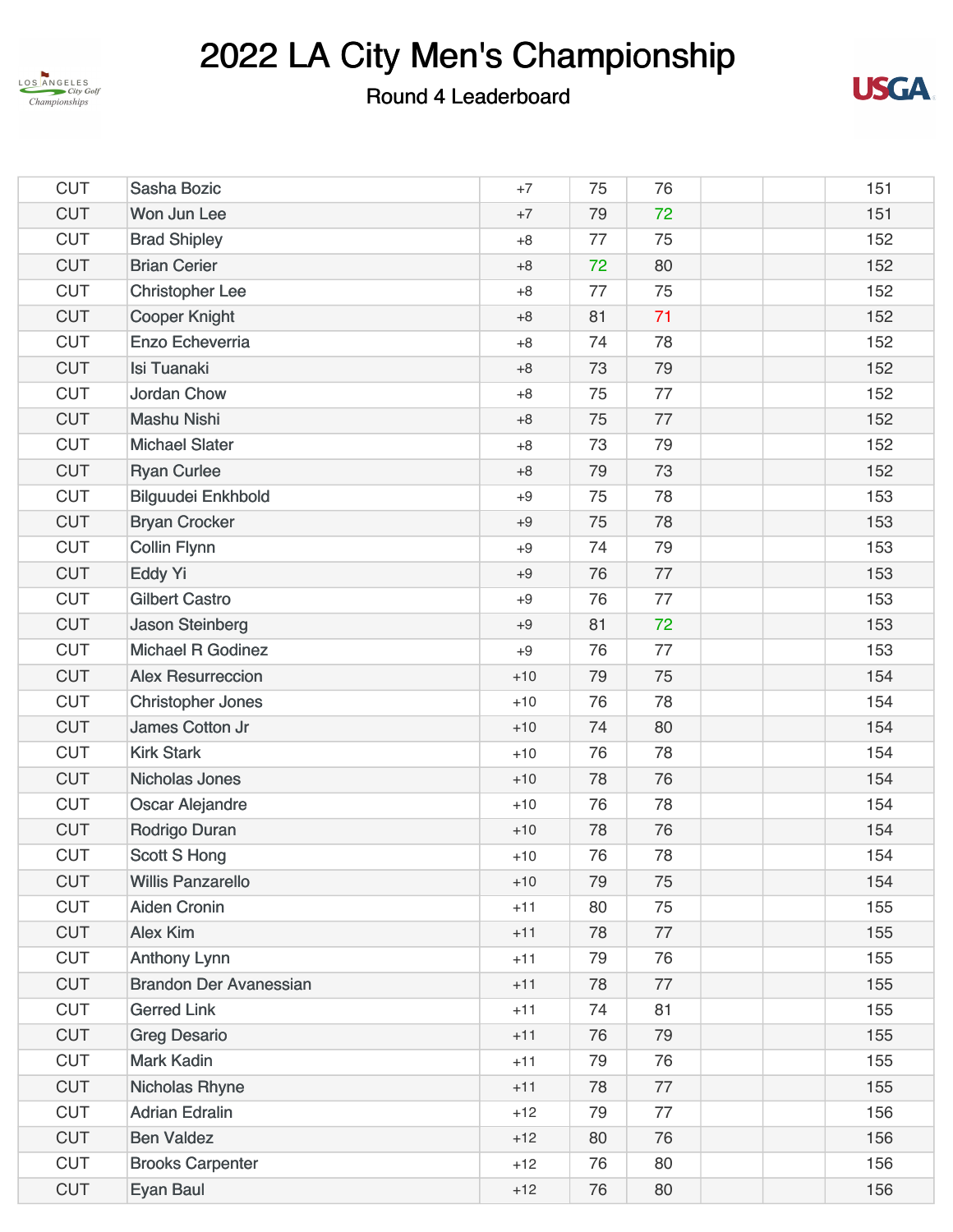



| <b>CUT</b> | <b>Glen Anderson</b>      | $+12$ | 77 | 79        |  | 156 |
|------------|---------------------------|-------|----|-----------|--|-----|
| <b>CUT</b> | <b>Cris Judd</b>          | $+13$ | 78 | 79        |  | 157 |
| <b>CUT</b> | <b>David Garbe</b>        | $+13$ | 84 | 73        |  | 157 |
| <b>CUT</b> | <b>Guy Clauss</b>         | $+13$ | 80 | 77        |  | 157 |
| <b>CUT</b> | <b>Michael A Attwell</b>  | $+13$ | 80 | 77        |  | 157 |
| <b>CUT</b> | <b>Steve Navarro</b>      | $+13$ | 81 | 76        |  | 157 |
| <b>CUT</b> | <b>Vincent Gumbs</b>      | $+13$ | 73 | 84        |  | 157 |
| <b>CUT</b> | <b>William Pirtle</b>     | $+13$ | 79 | 78        |  | 157 |
| <b>CUT</b> | <b>Cole Currie</b>        | $+14$ | 82 | 76        |  | 158 |
| <b>CUT</b> | <b>Jeff Lawler</b>        | $+14$ | 80 | 78        |  | 158 |
| <b>CUT</b> | <b>Neil Child</b>         | $+14$ | 82 | 76        |  | 158 |
| <b>CUT</b> | <b>Doug Williams</b>      | $+15$ | 84 | 75        |  | 159 |
| <b>CUT</b> | <b>Dylan Horowitz</b>     | $+15$ | 80 | 79        |  | 159 |
| <b>CUT</b> | <b>Justin Chong</b>       | $+15$ | 79 | 80        |  | 159 |
| <b>CUT</b> | <b>Christopher Lipp</b>   | $+16$ | 82 | 78        |  | 160 |
| <b>CUT</b> | Lyu Wu                    | $+16$ | 81 | 79        |  | 160 |
| <b>CUT</b> | <b>Yi Yen Pan</b>         | $+16$ | 81 | 79        |  | 160 |
| <b>CUT</b> | <b>Casey Escovedo</b>     | $+17$ | 78 | 83        |  | 161 |
| <b>CUT</b> | <b>Christopher Munoz</b>  | $+17$ | 75 | 86        |  | 161 |
| <b>CUT</b> | <b>Edward Soto</b>        | $+17$ | 79 | 82        |  | 161 |
| <b>CUT</b> | <b>Grant Sigesmund</b>    | $+17$ | 85 | 76        |  | 161 |
| <b>CUT</b> | <b>Justin Del Rosario</b> | $+17$ | 82 | 79        |  | 161 |
| <b>CUT</b> | <b>Nick Tamburro</b>      | $+17$ | 82 | 79        |  | 161 |
| <b>CUT</b> | <b>Dalton James</b>       | $+18$ | 80 | 82        |  | 162 |
| <b>CUT</b> | <b>Christopher Kim</b>    | $+19$ | 84 | 79        |  | 163 |
| <b>CUT</b> | <b>Julian Cantu</b>       | $+19$ | 80 | 83        |  | 163 |
| <b>CUT</b> | <b>Robert Padilla</b>     | $+19$ | 82 | 81        |  | 163 |
| <b>CUT</b> | Darrin Jusi               | $+20$ | 81 | 83        |  | 164 |
| <b>CUT</b> | <b>James Klapp</b>        | $+20$ | 85 | 79        |  | 164 |
| <b>CUT</b> | <b>Blair Strain</b>       | $+21$ | 85 | 80        |  | 165 |
| <b>CUT</b> | Hyunho Cho                | $+21$ | 79 | 86        |  | 165 |
| <b>CUT</b> | <b>Timothy Ozer</b>       | $+21$ | 81 | 84        |  | 165 |
| <b>CUT</b> | <b>Eric Cooley</b>        | $+22$ | 86 | 80        |  | 166 |
| <b>CUT</b> | <b>Adam Koehler</b>       | $+23$ | 86 | 81        |  | 167 |
| <b>CUT</b> | <b>Michael P McKinley</b> | $+23$ | 85 | 82        |  | 167 |
| <b>CUT</b> | <b>Daniel Robledo</b>     | $+24$ | 89 | 79        |  | 168 |
| <b>CUT</b> | <b>Preston Smith</b>      | $+28$ | 89 | 83        |  | 172 |
| <b>CUT</b> | <b>Steven Blake Adams</b> | $+28$ | 87 | 85        |  | 172 |
| <b>CUT</b> | Joe Stassi                | $+4$  | 76 | <b>NS</b> |  | 76  |
| <b>CUT</b> | Young Hwa Kim             | $+7$  | 79 | <b>NS</b> |  | 79  |